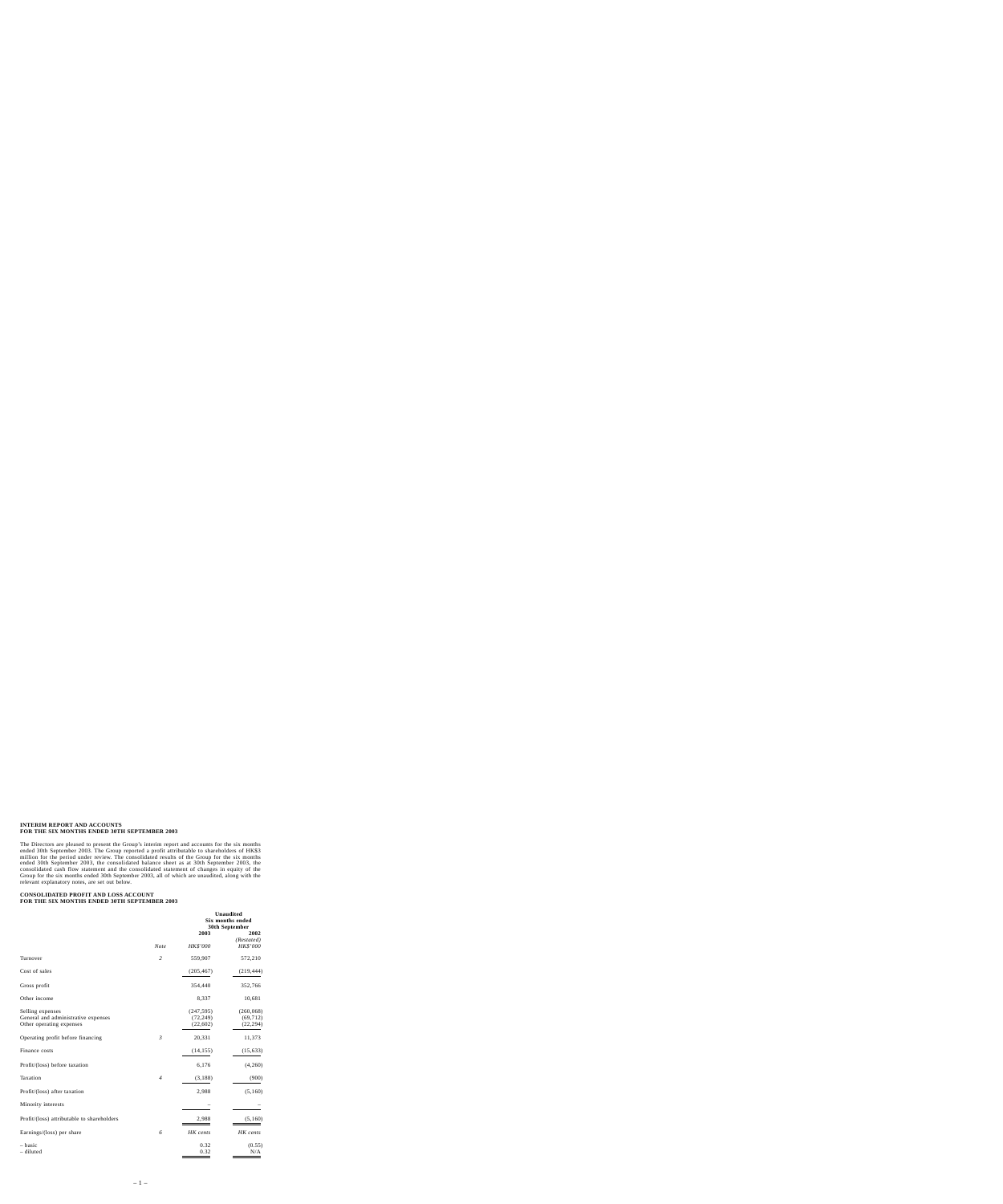# **CONSOLIDATED BALANCE SHEET AT 30TH SEPTEMBER 2003 AND 31ST MARCH 2003**

|                                                             | 30th September | <b>Restated</b><br>31st March<br>2003 |                 |
|-------------------------------------------------------------|----------------|---------------------------------------|-----------------|
|                                                             | <b>Note</b>    | 2003<br>HK\$'000                      | <i>HK\$'000</i> |
| Fixed assets                                                |                | 847,876                               | 845,388         |
| Investment securities                                       |                | 4,299                                 | 4,299           |
| Trademarks and patents                                      |                | 20,228                                | 21,284          |
| Deferred tax assets                                         |                | 21,272                                | 21,961          |
| Non-current assets                                          |                | 893,675                               | 892,932         |
| Current assets                                              |                |                                       |                 |
| Stocks                                                      |                | 354,504                               | 356,208         |
| Debtors and prepayments                                     | 7              | 305,995                               | 282,656         |
| Short term investments                                      |                | 4,364                                 | 4,364           |
| Cash and bank balances                                      |                | 35,805                                | 36,775          |
|                                                             |                | 700,668                               | 680,003         |
|                                                             |                |                                       |                 |
| Current liabilities<br>Bank overdrafts and short term loans |                |                                       |                 |
| Secured                                                     |                | 208,606                               | 202,110         |
| Unsecured                                                   |                | 36,012                                | 40,797          |
| Creditors and accruals                                      | 8              | 269,987                               | 246,146         |
| Loans from shareholders                                     |                | 3,892                                 | 3,892           |
| Current portion of long term liabilities                    | 10             | 61,404                                | 26,049          |
| Taxation payable                                            |                | 11,230                                | 11,894          |
|                                                             |                | 591,131                               | 530,888         |
|                                                             |                |                                       |                 |
| Net current assets                                          |                | 109,537                               | 149,115         |
| Employment of funds                                         |                | 1,003,212                             | 1,042,047       |
| Financed by:                                                |                |                                       |                 |
| Share capital                                               | 9              | 93,634                                | 93,634          |
| Reserves                                                    |                | 632,274                               | 621,602         |
| Shareholders' funds                                         |                | 725,908                               | 715,236         |
| Minority interests                                          |                | 1,571                                 | 1,473           |
| Long term liabilities                                       | 10             | 257,626                               | 308,407         |
| Deferred tax liabilities                                    |                | 18,107                                | 16,931          |
| Funds employed                                              |                | 1,003,212                             | 1,042,047       |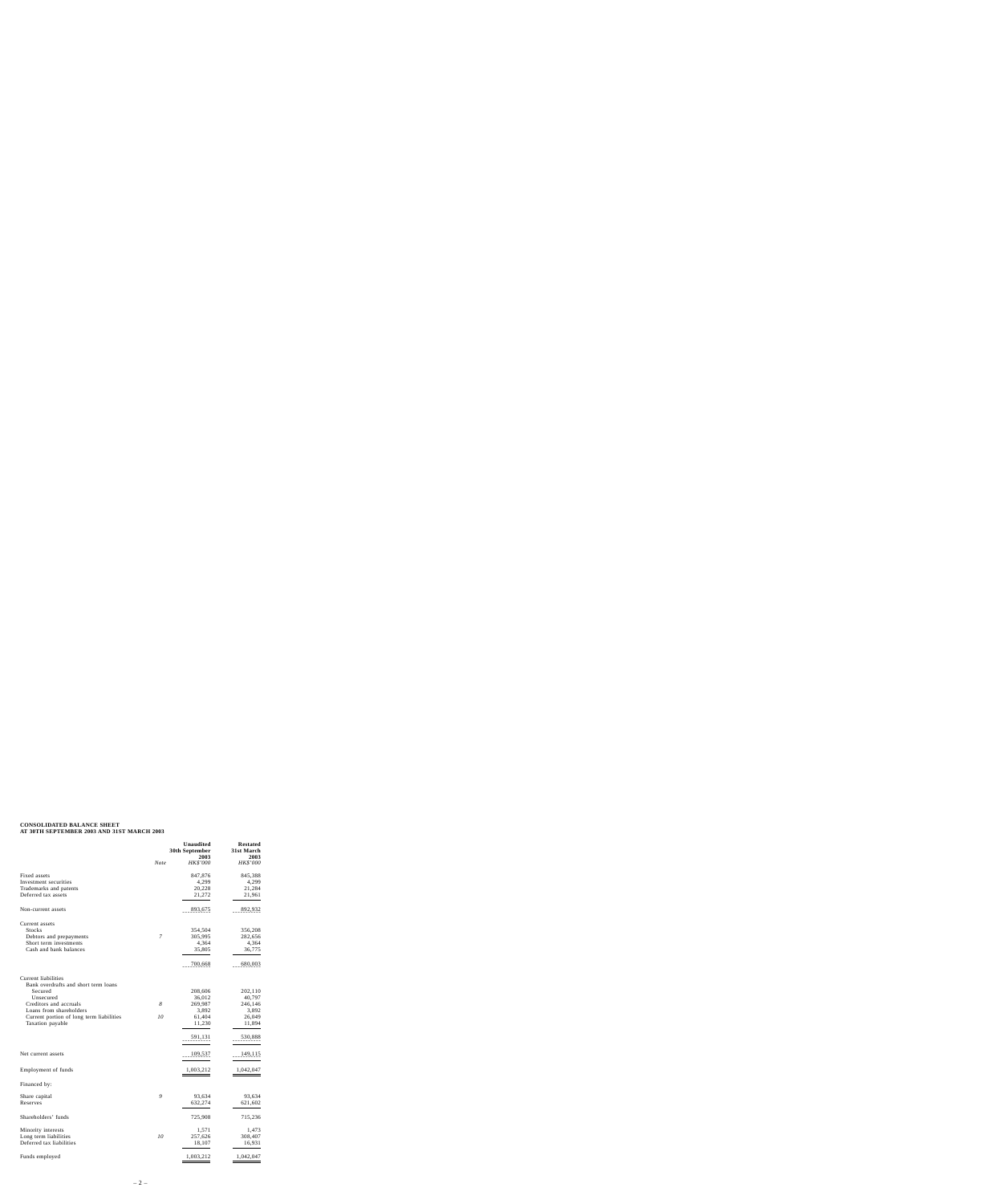# **CONSOLIDATED CASH FLOW STATEMENT FOR THE SIX MONTHS ENDED 30TH SEPTEMBER 2003**

| Unaudited<br>Six months ended<br>30th September |            |
|-------------------------------------------------|------------|
| 2003                                            | 2002       |
|                                                 | (Restated) |
| <b>HK\$'000</b>                                 | HK\$'000   |
| 27,243                                          | (4, 414)   |
| (16, 422)                                       | (20, 399)  |
| (16, 816)                                       | (6, 586)   |
| (5,995)                                         | (31, 399)  |
| 14,811                                          | 32,839     |
| 2,200                                           | 5,350      |
| 11,016                                          | 6,790      |
|                                                 |            |
| 33,782                                          | 31,849     |
| (22, 766)                                       | (25,059)   |
| 11,016                                          | 6,790      |
|                                                 |            |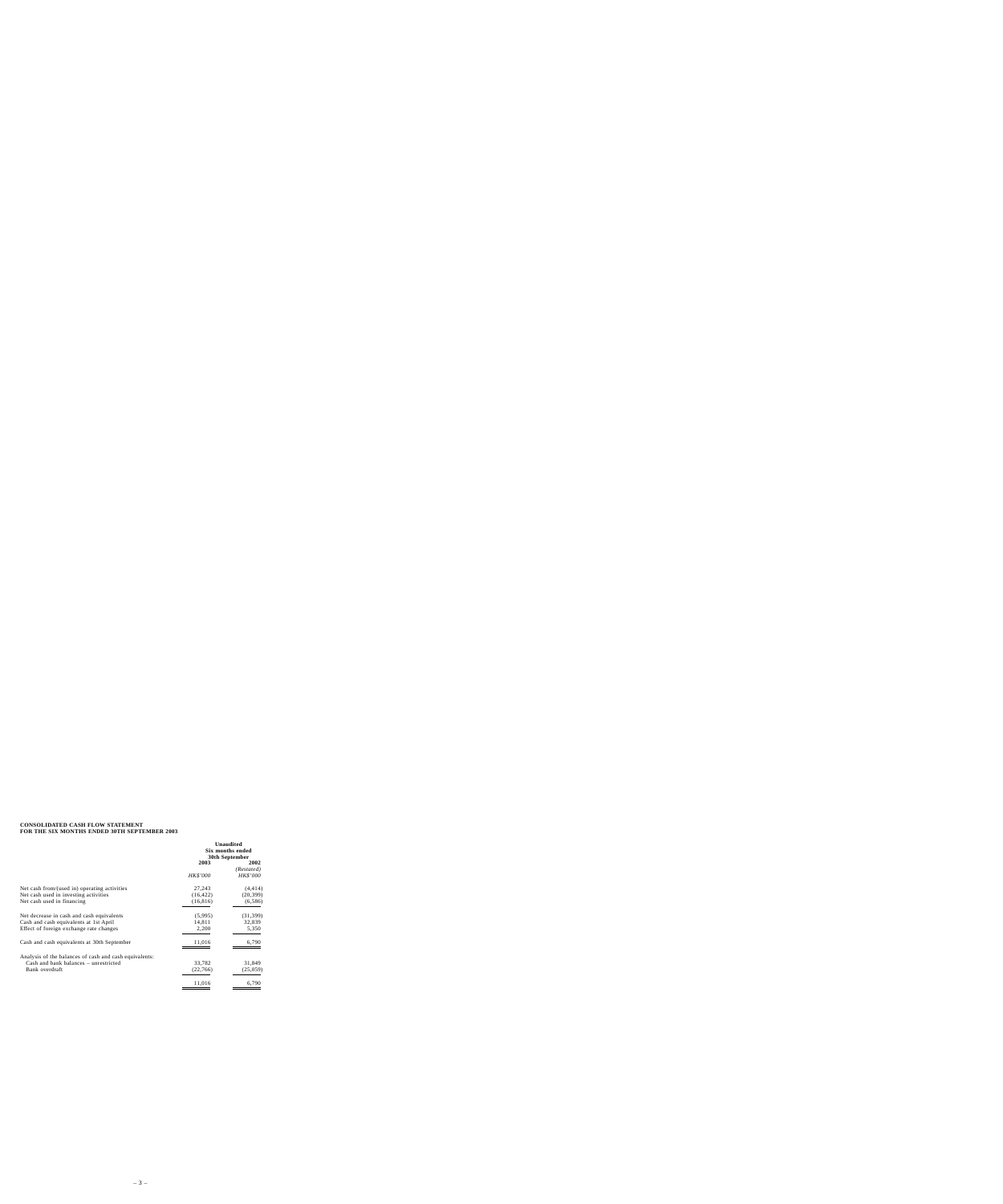# **CONSOLIDATED STATEMENT OF CHANGES IN EQUITY FOR THE SIX MONTHS ENDED 30TH SEPTEMBER 2003**

|                                               |                                     |                                           | <b>Unaudited</b>                           |                                        |                                 |
|-----------------------------------------------|-------------------------------------|-------------------------------------------|--------------------------------------------|----------------------------------------|---------------------------------|
|                                               | <b>Share</b><br>capital<br>HK\$'000 | Contributed<br>surplus<br><b>HK\$'000</b> | <b>Share</b><br>premium<br><b>HK\$'000</b> | Accumulated<br>loss<br><b>HK\$'000</b> | <b>Total</b><br><b>HK\$'000</b> |
| At 1st April 2003<br>As previously reported   | 93.634                              | 2.848.462                                 | 443                                        | (2, 232, 333)                          | 710,206                         |
| Prior period adjustment<br>(note 1)           |                                     |                                           |                                            | 5,030                                  | 5,030                           |
| As restated                                   | 93.634                              | 2,848,462                                 | 443                                        | (2,227,303)                            | 715,236                         |
| Profit for the period<br>Exchange translation |                                     |                                           |                                            | 2,988<br>7,684                         | 2,988<br>7,684                  |
| At 30th September 2003                        | 93,634                              | 2,848,462                                 | 443                                        | (2,216,631)                            | 725,908                         |

|                                                                        |                                     | <b>Unaudited (Restated)</b>        |                                            |                                 |                   |
|------------------------------------------------------------------------|-------------------------------------|------------------------------------|--------------------------------------------|---------------------------------|-------------------|
|                                                                        | <b>Share</b><br>capital<br>HK\$'000 | Contributed<br>surplus<br>HK\$'000 | <b>Share</b><br>premium<br><b>HK\$'000</b> | Accumulated<br>loss<br>HK\$'000 | Total<br>HK\$'000 |
| At 1st April 2002<br>As previously reported<br>Prior period adjustment | 93,634                              | 2,848,462                          | 443                                        | (2,196,640)                     | 745,899           |
| (note 1)                                                               |                                     |                                    |                                            | (823)                           | (823)             |
| As restated                                                            | 93,634                              | 2,848,462                          | 443                                        | (2,197,463)                     | 745,076           |
| Loss for the period<br>As previously reported                          |                                     |                                    |                                            | (4,766)                         | (4,766)           |
| Prior period adjustment<br>(note 1)                                    |                                     |                                    |                                            | (394)                           | (394)             |
| As restated                                                            |                                     |                                    |                                            | (5,160)                         | (5,160)           |
| Exchange translation                                                   |                                     |                                    |                                            | 2,737                           | 2,737             |
|                                                                        |                                     |                                    |                                            | (2, 423)                        | (2, 423)          |
| At 30th September 2002                                                 | 93,634                              | 2,848,462                          | 443                                        | (2, 199, 886)                   | 742,653           |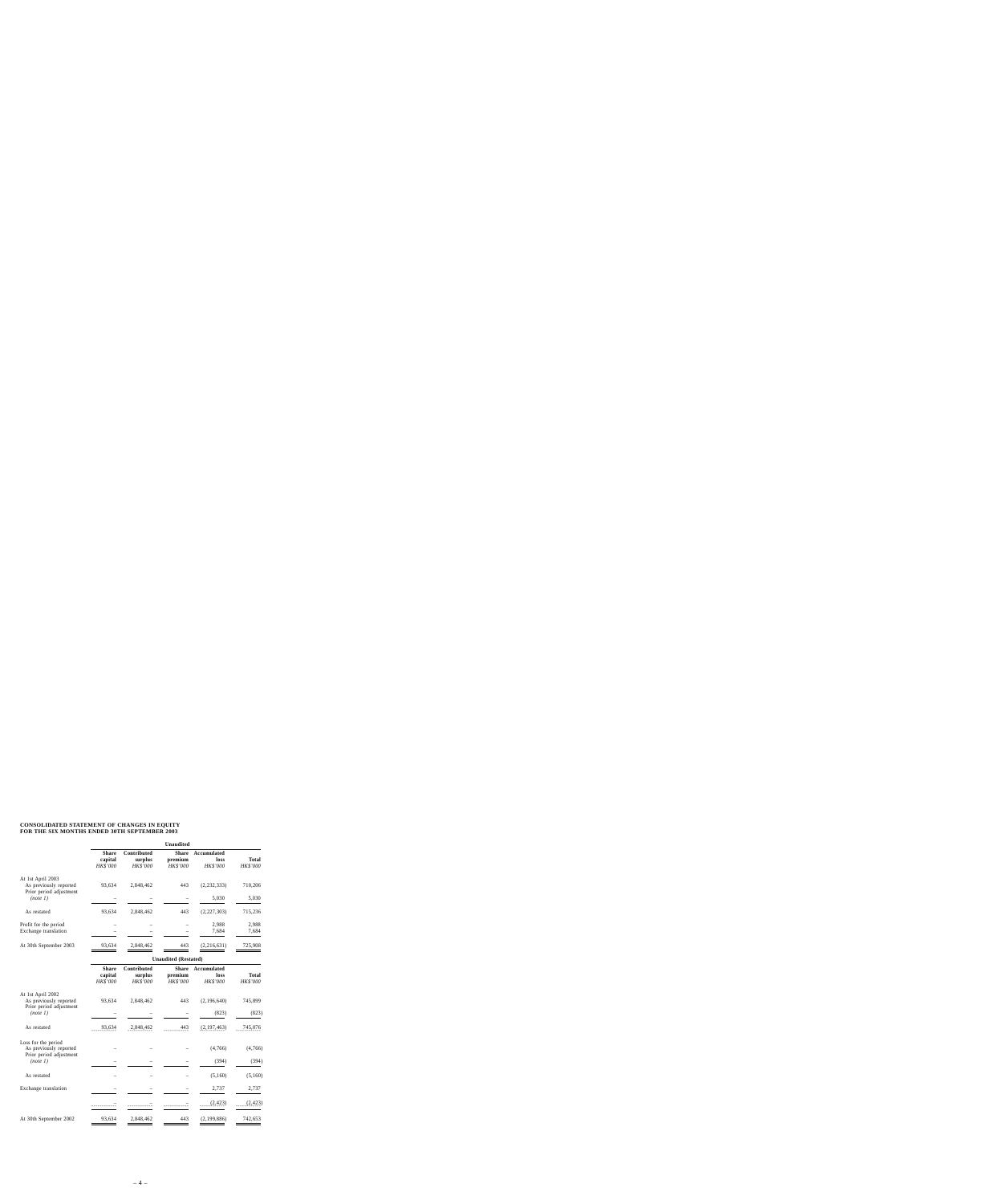# **NOTES TO INTERIM ACCOUNTS**

#### **1. Principal accounting policies**

These unaudited consolidated interim accounts ("interim accounts") are prepared in accordance with Hong Kong Statement of Standard Accounting Practice ("SSAP") No. 25, "Interim Financial Reporting", issued by the Hong Kong Society of Accountants ("HKSA") and Appendix 16 of the Listing Rules of The Stock Exchange of Hong Kong Limited.

These interim accounts should be read in conjunction with the 2003 Annual Report.

The accounting policies adopted in the preparation of these interim accounts are consistent with those used in the annual accounts for the year ended 31st March 2003 except that the Group has changed certain of its accounting policies following the adoption of SSAP 12 (revised) "Income Taxes" and SSAP 34 (revised) "Employee Benefits" issued by the Hong Kong Society of Accountants which are effective for accounting periods commencing on or after 1st January 2003.

The adoption of SSAP 34 (revised) has had no material effect to the results of the Group for the current period and details of the change in accounting policy will be given in the 2004 Annual Report.

The effect of adoption of SSAP 12 (revised) is set out below:

Deferred taxation is provided in full, using the liability method, on temporary differences arising between the tax bases of assets and liabilities and their carrying amounts in the accounts. Taxation rates enacted or substantively enacted by the balance sheet date are used to determine deferred taxation.

Deferred tax assets are recognised to the extent that it is probable that future taxable profit will be available against which the temporary differences can be utilised.

Deferred taxation is provided on temporary differences arising on investments in subsidiaries except where the timing of the reversal of the temporary difference can be controlled and it is probable that the temporary difference will not reverse in the foreseeable future.

In prior year, deferred taxation was accounted for at the current taxation rate in respect of timing differences between profit as computed for taxation purposes and profit as stated in the accounts to the extent that a liability or an assets was expected to be payable or recoverable in the foreseeable future. The adoption of the SSAP 12 (revised) represents a change in accounting policy, which has been applied retrospectively so that the comparatives presented have been restated to conform to the changed policy.

Opening retained earnings at 1st April 2003 has been increased by HK\$5,030,000 and opening retained earnings at 1st April 2002 has been reduced by HK\$823,000, which represent the unprovided net deferred tax assets and liabilities. This change has resulted in an increase in deferred tax assets and deferred tax liabilities at 31st March 2003 by HK\$21,961,000 and HK\$16,931,000, respectively. The loss for the six months ended 30th September 2002 has been increased by HK\$394,000.

#### **2. Segment information**

*Primary reporting format – business segments*

|                                                       | Unaudited<br>Six months ended 30th September 2003 |                             |                                                 |                                        |                          |
|-------------------------------------------------------|---------------------------------------------------|-----------------------------|-------------------------------------------------|----------------------------------------|--------------------------|
|                                                       | Investment<br><b>HK\$'000</b>                     | Property<br><b>HK\$'000</b> | <b>Retail and</b><br>trading<br><i>HK\$'000</i> | <b>Eliminations</b><br><b>HK\$'000</b> | Group<br><b>HK\$'000</b> |
| Turnover                                              | 12                                                | 24,493                      | 540,772                                         | (5,370)                                | 559,907                  |
| Segment results                                       | 12                                                | 11,059                      | 20,984                                          |                                        | 32,055                   |
| Net corporate expenses                                |                                                   |                             |                                                 |                                        | (11, 724)                |
| Operating profit before<br>financing<br>Finance costs |                                                   |                             |                                                 |                                        | 20.331<br>(14, 155)      |
| Profit before taxation<br>Taxation                    |                                                   |                             |                                                 |                                        | 6,176<br>(3,188)         |
| Profit after taxation<br>Minority interests           |                                                   |                             |                                                 |                                        | 2,988                    |
| Profit attributable to<br>shareholders                |                                                   |                             |                                                 |                                        | 2,988                    |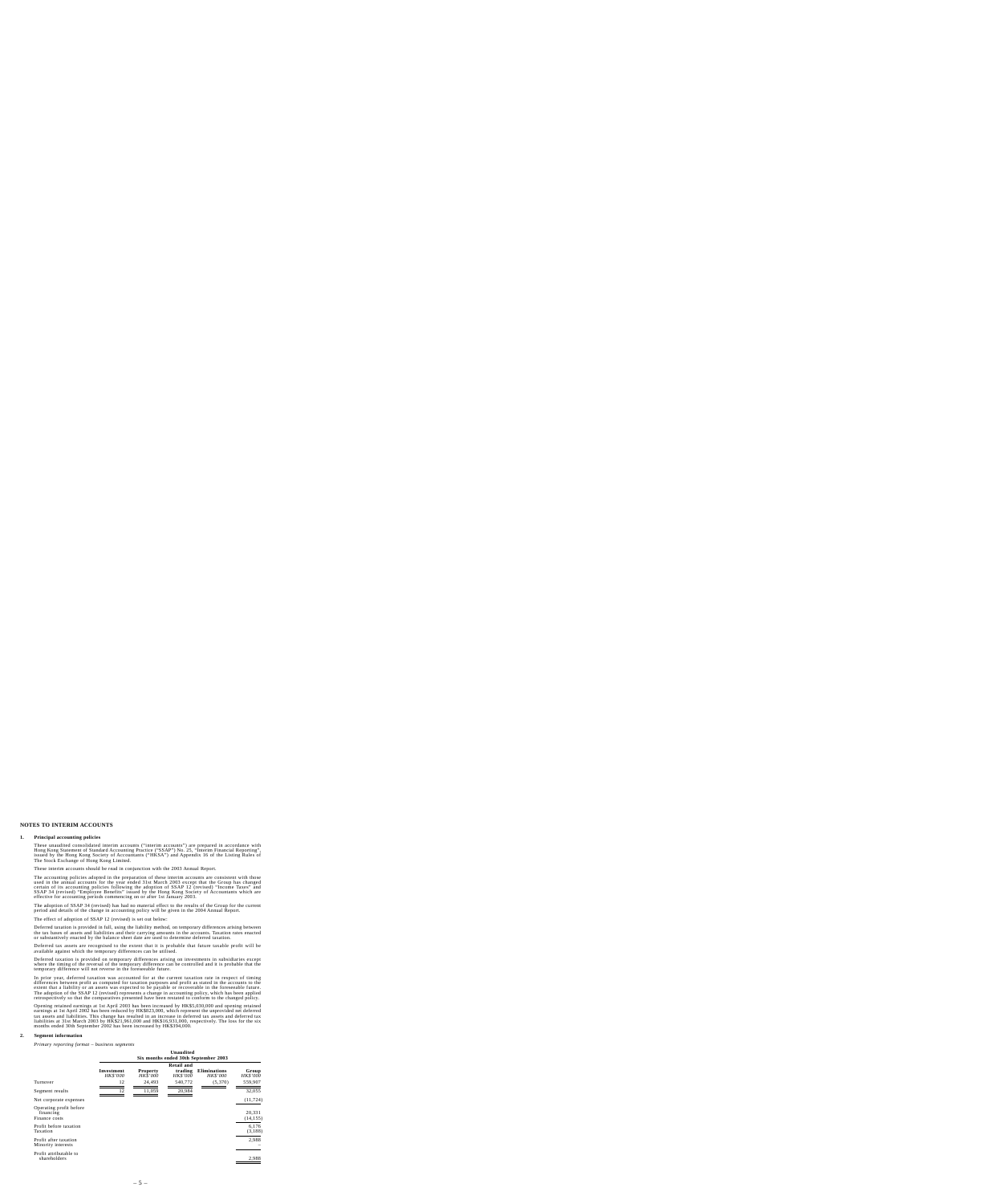### **2. Segment information** *(Continued)*

*Primary reporting format – business segments (Continued)*

|                                                       | Unaudited (Restated)<br>Six months ended 30th September 2002 |                                    |                                                 |                                 |                          |
|-------------------------------------------------------|--------------------------------------------------------------|------------------------------------|-------------------------------------------------|---------------------------------|--------------------------|
|                                                       | Investment<br>HK\$'000                                       | <b>Property</b><br><b>HK\$'000</b> | <b>Retail and</b><br>trading<br><b>HK\$'000</b> | <b>Eliminations</b><br>HK\$'000 | Group<br><i>HK\$'000</i> |
| Turnover                                              | 56                                                           | 25,400                             | 552,379                                         | (5,625)                         | 572,210                  |
| Segment results                                       | 56                                                           | 13,816                             | 12,871                                          |                                 | 26,743                   |
| Net corporate expenses                                |                                                              |                                    |                                                 |                                 | (15,370)                 |
| Operating profit before<br>financing<br>Finance costs |                                                              |                                    |                                                 |                                 | 11,373<br>(15, 633)      |
| Loss before taxation<br>Taxation                      |                                                              |                                    |                                                 |                                 | (4,260)<br>(900)         |
| Loss after taxation<br>Minority interests             |                                                              |                                    |                                                 |                                 | (5,160)                  |
| Loss attributable to<br>shareholders                  |                                                              |                                    |                                                 |                                 | (5,160)                  |

*Secondary reporting format – geographical segments*

|                              | Turnover<br>Unaudited<br>Six months ended<br>30th September |                 | <b>Segment results</b><br>Unaudited<br>Six months ended<br>30th September |                 |
|------------------------------|-------------------------------------------------------------|-----------------|---------------------------------------------------------------------------|-----------------|
|                              | 2003                                                        | 2002            | 2003                                                                      | 2002            |
|                              | <b>HK\$'000</b>                                             | <b>HK\$'000</b> | <b>HK\$'000</b>                                                           | <b>HK\$'000</b> |
| Hong Kong                    | 300,000                                                     | 337.113         | (3,172)                                                                   | (2,738)         |
| South East and Far East Asia | 143,867                                                     | 128.487         | 14.599                                                                    | 10,157          |
| Europe                       | 101,712                                                     | 94.516          | 20,316                                                                    | 19,176          |
| North America                | 6.944                                                       | 6,496           | (57)                                                                      | (299)           |
| PRC Mainland                 | 7,384                                                       | 5,598           | 369                                                                       | 447             |
|                              | 559,907                                                     | 572,210         | 32,055                                                                    | 26,743          |

# **3. Operating profit before financing**

|                                                                         | Unaudited<br>Six months ended<br>30th September |                         |
|-------------------------------------------------------------------------|-------------------------------------------------|-------------------------|
|                                                                         | 2003<br><b>HK\$'000</b>                         | 2002<br><b>HK\$'000</b> |
| Operating profit before financing is stated after charging/(crediting): |                                                 |                         |
| Depreciation                                                            |                                                 |                         |
| Owned fixed assets                                                      | 22,775                                          | 25,600                  |
| Leased fixed assets                                                     | 1.291                                           | 280                     |
| Amortisation of trademarks and patents                                  | 1.056                                           | 1.225                   |
| $Loss/(gain)$ on disposal of fixed assets                               | 129                                             | (62)                    |
| Net provision for stock obsolescence and stocks written off             | 689                                             | 1.875                   |
| Provision for doubtful debts and bad debts written off                  | 3.261                                           | 2.849                   |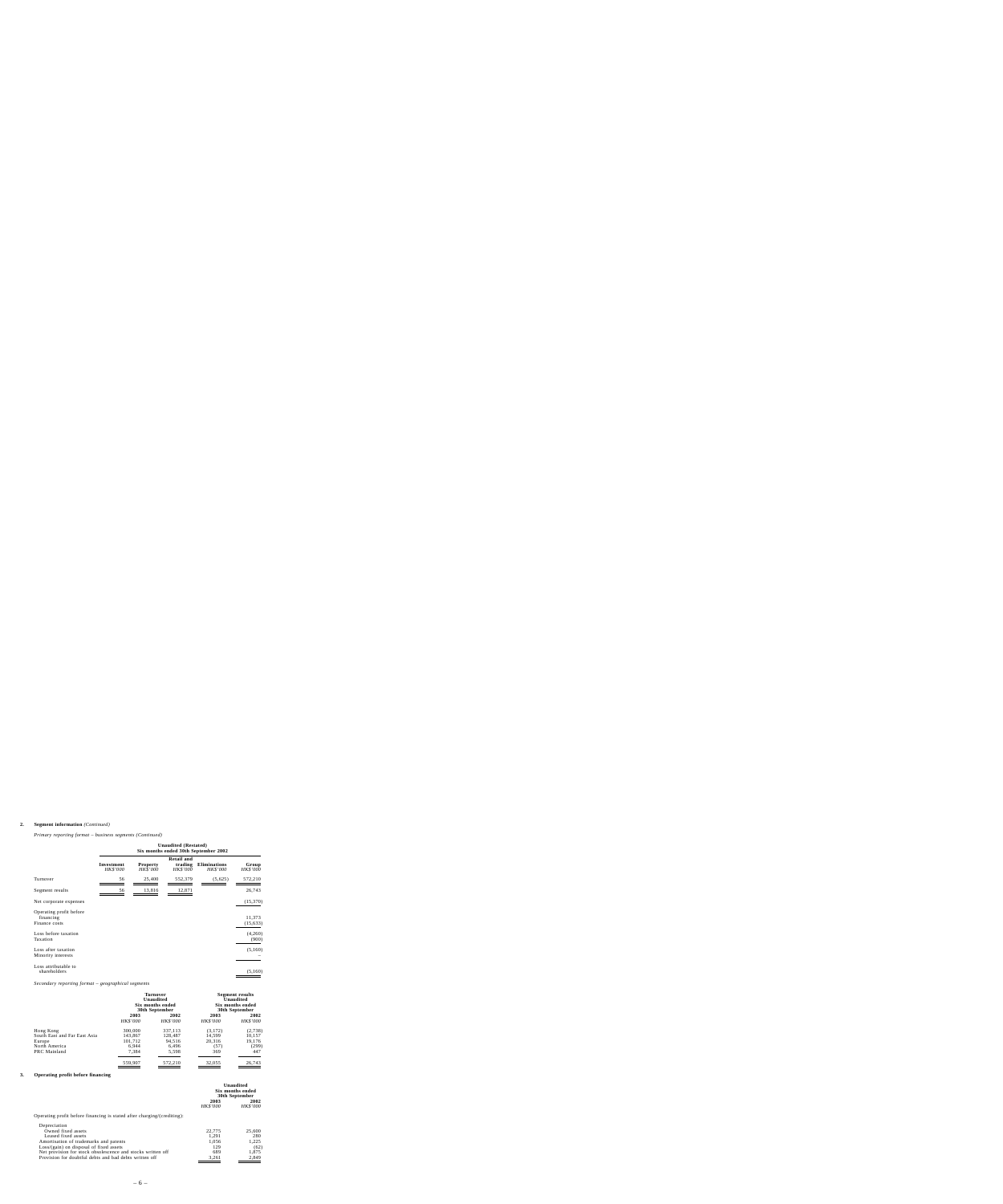#### **4. Taxation**

No Hong Kong profits tax has been provided as the Group has sufficient tax losses brought forward to offset the assessable profits for the period (2002: nil). Taxation on overseas profits has been calculated on the estimated assessable profit for the period at the rates of taxation prevailing in the countries in which the Group operates.

The amount of taxation charged to the consolidated profit and loss account represents:

|                                                                                        | Unaudited<br>Six months ended<br>30th September |                               |  |
|----------------------------------------------------------------------------------------|-------------------------------------------------|-------------------------------|--|
|                                                                                        | 2003                                            | 2002                          |  |
|                                                                                        | <b>HK\$'000</b>                                 | (Restated)<br><b>HK\$'000</b> |  |
| Current taxation                                                                       |                                                 |                               |  |
| Overseas profits tax                                                                   | (1,323)                                         | (506)                         |  |
| Deferred taxation relating to the origination and reversal<br>of temporary differences | (1, 865)                                        | (394)                         |  |
|                                                                                        | (3, 188)                                        | (900)                         |  |

#### **5. Interim dividends**

The Directors do not recommend the payment of an interim dividend for the period (2002: nil).

#### **6. Earnings/(loss) per share**

The calculation of basic earnings/(loss) per share is based on the Group's profit attributable to shareholders of HK\$2,988,000 (2002: loss of HK\$5,160,000 (restated)) and on the weighted average number of 936,340,023 shares (2002: 936,340,023 shares) in issue during the period.

The calculation of diluted earnings per share is based on profit attributable to shareholders of HK\$2,988,000 (2002: loss of HK\$5,160,000 (restated)) and on the weighted average number of 936,340,023 shares in issue during the period plus the weighted average number of 2,146,341 shares deemed to be issued at no consideration if all outstanding options had been exercised.

#### **7. Debtors and prepayments**

The Group allows an average credit period of 60 days to its trade debtors. Included in debtors and prepayments are trade debtors (net of provision for doubtful debts) with the following aging analysis:

|                                         | Unaudited<br>30th September<br>2003<br><b>HK\$'000</b> | Audited<br>31st March<br>2003<br><b>HK\$'000</b> |
|-----------------------------------------|--------------------------------------------------------|--------------------------------------------------|
| Trade debtors                           |                                                        |                                                  |
| Below 60 days                           | 30,738                                                 | 14,035                                           |
| Over 60 days                            | 16,909                                                 | 18,984                                           |
|                                         | 47,647                                                 | 33,019                                           |
| Deposits, prepayments and other debtors | 258,348                                                | 249,637                                          |
|                                         | 305,995                                                | 282,656                                          |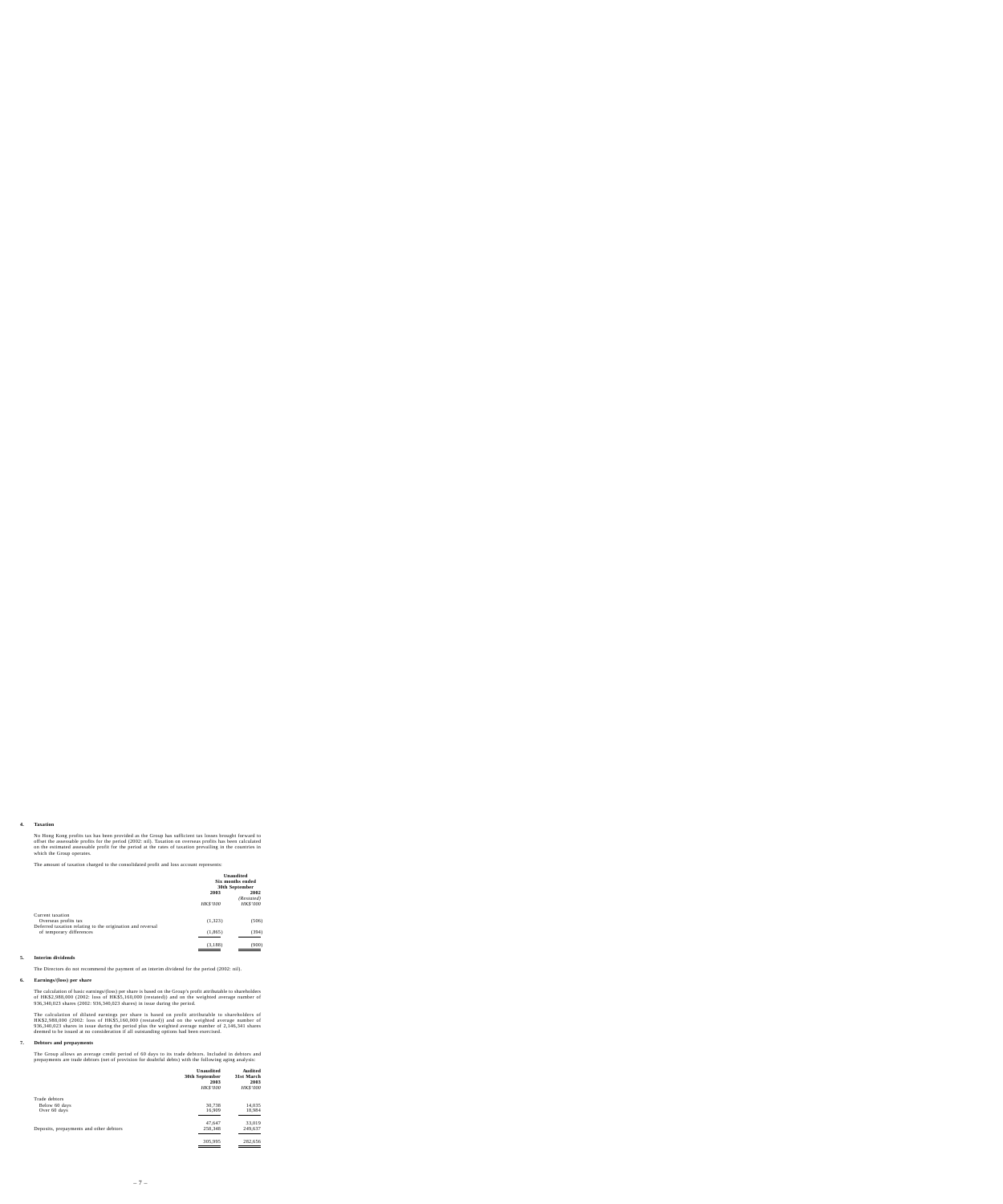### **8. Creditors and accruals**

Included in creditors and accruals are trade creditors with the following aging analysis:

|                                                  | Unaudited<br>30th September<br>2003<br>HK\$'000 | Audited<br>31st March<br>2003<br><b>HK\$'000</b> |
|--------------------------------------------------|-------------------------------------------------|--------------------------------------------------|
| Trade creditors<br>Below 60 days<br>Over 60 days | 74,563<br>56,950                                | 61,307<br>53,891                                 |
| Other creditors and accruals                     | 131,513<br>138,474                              | 115,198<br>130,948                               |
|                                                  | 269,987                                         | 246,146                                          |

# **9. Share capital**

There was no change in the Company's share capital during the six months ended 30th September 2003.

During the period, 1,000,000 share options were exercised at HK\$0.15 per share. Closing price of the Company's shares immediately prior to the exercise date of 25th September 2003 was HK\$0.30. The share certificates were issued on 14th October 2003. Except the above, no share options outstanding as at 31st March 2003 were exercised by the option holders.

There were no further share options exercised, granted or lapsed during the period ended 30th September 2003.

#### **10. Long term liabilities**

|                                                                      |      | <b>Unaudited</b><br>30th September<br>2003 | Audited<br>31st March<br>2003 |
|----------------------------------------------------------------------|------|--------------------------------------------|-------------------------------|
|                                                                      | Note | <b>HK\$'000</b>                            | <b>HK\$'000</b>               |
| Bank loans, unsecured                                                | (a)  |                                            | 157                           |
| Bank loans, secured                                                  | (a)  | 278,595                                    | 285,472                       |
| Loan from a related company                                          | (b)  | 26,080                                     | 34,250                        |
| Loan from a director                                                 | (c)  | 13,444                                     | 13,444                        |
| Obligations under finance leases                                     | (d)  | 911                                        | 1,133                         |
|                                                                      |      | 319,030                                    | 334,456                       |
| Amount payable within one year included<br>under current liabilities |      | 61,404                                     | 26,049                        |
|                                                                      |      | 257,626                                    | 308,407                       |
| The bank loans are repayable as follows:<br>(a)                      |      |                                            |                               |
| Not exceeding 1 year                                                 |      | 21,493                                     | 21,248                        |
| More than 1 year, but not exceeding 2 years                          |      | 243,702                                    | 16,109                        |
| More than 2 years, but not exceeding 5 years<br>More than 5 years    |      | 13,400                                     | 248,272                       |
|                                                                      |      | 278.595                                    | 285,629                       |

- (b) The loan payable is unsecured, carries interest at prime rate and is repayable within one year.
- (c) The loan payable is unsecured, carries interest at 1.5% per annum above US Dollar best lending rate and is wholly repayable on 30th April 2004.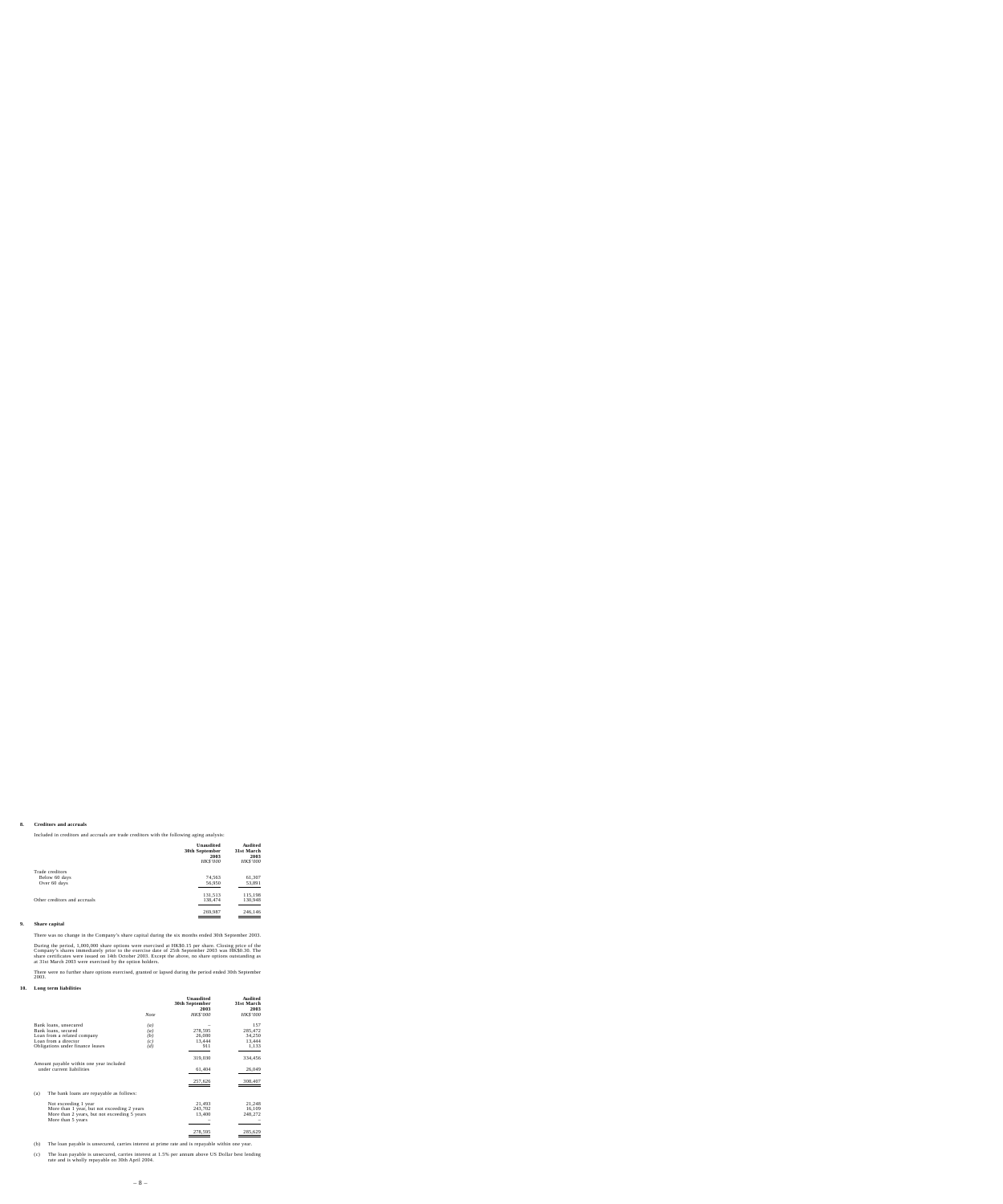### **10. Long term liabilities** *(Continued)*

(d) The obligations under finance leases are repayable as follows:

|                                                                                                                                          | Minimum lease payments                                        |                                                  | <b>Present value</b>                                   |                                                  |
|------------------------------------------------------------------------------------------------------------------------------------------|---------------------------------------------------------------|--------------------------------------------------|--------------------------------------------------------|--------------------------------------------------|
|                                                                                                                                          | <b>Unaudited</b><br>30th September<br>2003<br><b>HK\$'000</b> | Audited<br>31st March<br>2003<br><b>HK\$'000</b> | Unaudited<br>30th September<br>2003<br><b>HK\$'000</b> | Audited<br>31st March<br>2003<br><b>HK\$'000</b> |
| Not exceeding 1 year<br>More than 1 year, but not exceeding 2 years<br>More than 2 years, but not exceeding 5 years<br>More than 5 years | 433<br>258<br>324<br>35                                       | 610<br>229<br>367<br>104                         | 387<br>223<br>273<br>28                                | 551<br>199<br>301<br>82                          |
|                                                                                                                                          | 1.050                                                         | 1.310                                            | 911                                                    | 1.133                                            |
| Future finance charges on finance leases                                                                                                 | (139)                                                         | (177)                                            |                                                        |                                                  |
| Present value of finance lease liabilities                                                                                               | 911                                                           | 1,133                                            |                                                        |                                                  |

#### **11. Contingent liabilities**

|     |                  | Unaudited<br>30th September<br>2003 | Audited<br>31st March<br>2003 |
|-----|------------------|-------------------------------------|-------------------------------|
| (a) | Bills discounted | <b>HK\$'000</b><br>7.475            | <b>HK\$'000</b><br>7.262      |
|     |                  |                                     |                               |

(b) The status of the Group's arbitration in respect of the claims by the contractor for the Stelux House development was fully disclosed in the Annual Report 2003. We are awaiting delivery of the award.

#### **12. Commitments**

|                                                       | Unaudited<br>30th September<br>2003<br><b>HK\$'000</b> | Audited<br>31st March<br>2003<br><b>HK\$'000</b> |
|-------------------------------------------------------|--------------------------------------------------------|--------------------------------------------------|
| Commitments in respect of expenditure on fixed assets |                                                        |                                                  |
| Contracted but not provided for                       | 3.594                                                  |                                                  |

#### **13. Related party transactions**

|                                                                                               | Unaudited<br>Six months ended<br>30th September |                         |
|-----------------------------------------------------------------------------------------------|-------------------------------------------------|-------------------------|
|                                                                                               | 2003<br><b>HK\$'000</b>                         | 2002<br><b>HK\$'000</b> |
| Purchases of goods from related companies<br>Rental income received from related companies    | 13.708<br>905                                   | 17,654<br>906           |
| Interest income received from a related company<br>Interest expense paid to a related company | 2.448<br>812                                    | 2.377<br>893            |
| Interest expense paid to a director                                                           | 399                                             | 413                     |

The terms of these related party transactions have not changed from those disclosed in the Annual Report 2003.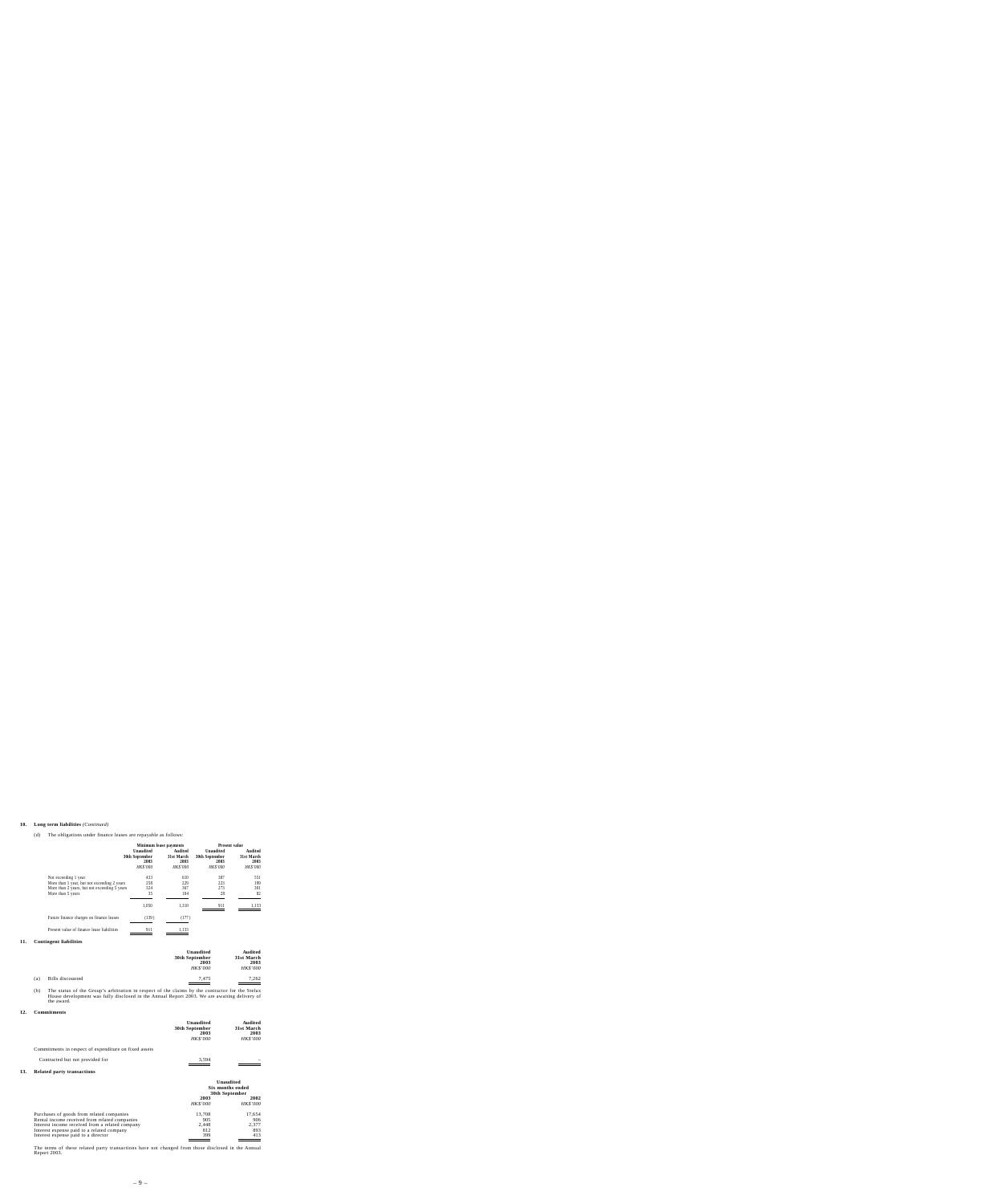# **MANAGEMENT DISCUSSION AND ANALYSIS**

# **REVIEW OF GROUP OPERATIONS**

The Group reported a small profit attributable to shareholders of HK\$3 million for the six months ended 30th September 2003 compared to a loss of approximately HK\$5 million during the same period last year.

# **Retail and Trading Division**

This Division which includes the Group's 3 core retail chains and its export arm reported a marked improvement in profits of HK\$12 million compared to HK\$3 million during the corresponding period last year. Turnover was maintained at about last year's level at HK\$550 million.

# *City Chain*

City Chain operations in Hong Kong and regionally reported improved results with a profit of HK\$10 million compared to a profit of HK\$2 million last year. This was due to several factors like favourable currency translations and successful cost cutting measures. Turnover was down 6% compared to the same period last year due to the impact of SARS.

In December 2003, an advertising campaign for "Solvil et Titus" featuring a key Hong Kong artiste, Sammi Cheng was launched in Hong Kong and other South East Asian countries to strengthen the brand's awareness.

A lot of work has been done during the last 6 months in preparation for expansion into the China market. Print and outdoor advertising for "Solvil et Titus" featuring the same local artiste to build the brand has been launched in Shanghai and Guangdong Province. In addition to over 35 watch brand counters located in key cities in China, there are 3 City Chain shops in Guangzhou.

# *Optical 88*

Notwithstanding SARS, overall Optical 88 operations in Hong Kong and in the rest of Asia, managed to hold ground during a very uncertain past 6 months, reporting only a 4% fall in turnover compared to the corresponding period last year and further managing to stay in the black with a small profit.

# *Hipo.fant*

Due to SARS, Hipo.fant operations in Hong Kong were hardest hit in April with a sharp fall in turnover compared to the same time last year. Turnover picked up considerably, subsequently with our Hong Kong operations managing to maintain its sales turnover for the six months under review. However, continued discounting due to poor sentiment contributed to a loss which widened by about HK\$1 million from last year. The new brand image, changed product mixes and product lines have been well received by customers. Together with the recent more upbeat mood in the territory, we are beginning to see improvements in our margins and turnover.

During the last 6 months, Hipo.fant counters have been set up in Shanghai, Shenzhen and Guangzhou. We shall continue to look for opportunities in China through either franchising or direct operations.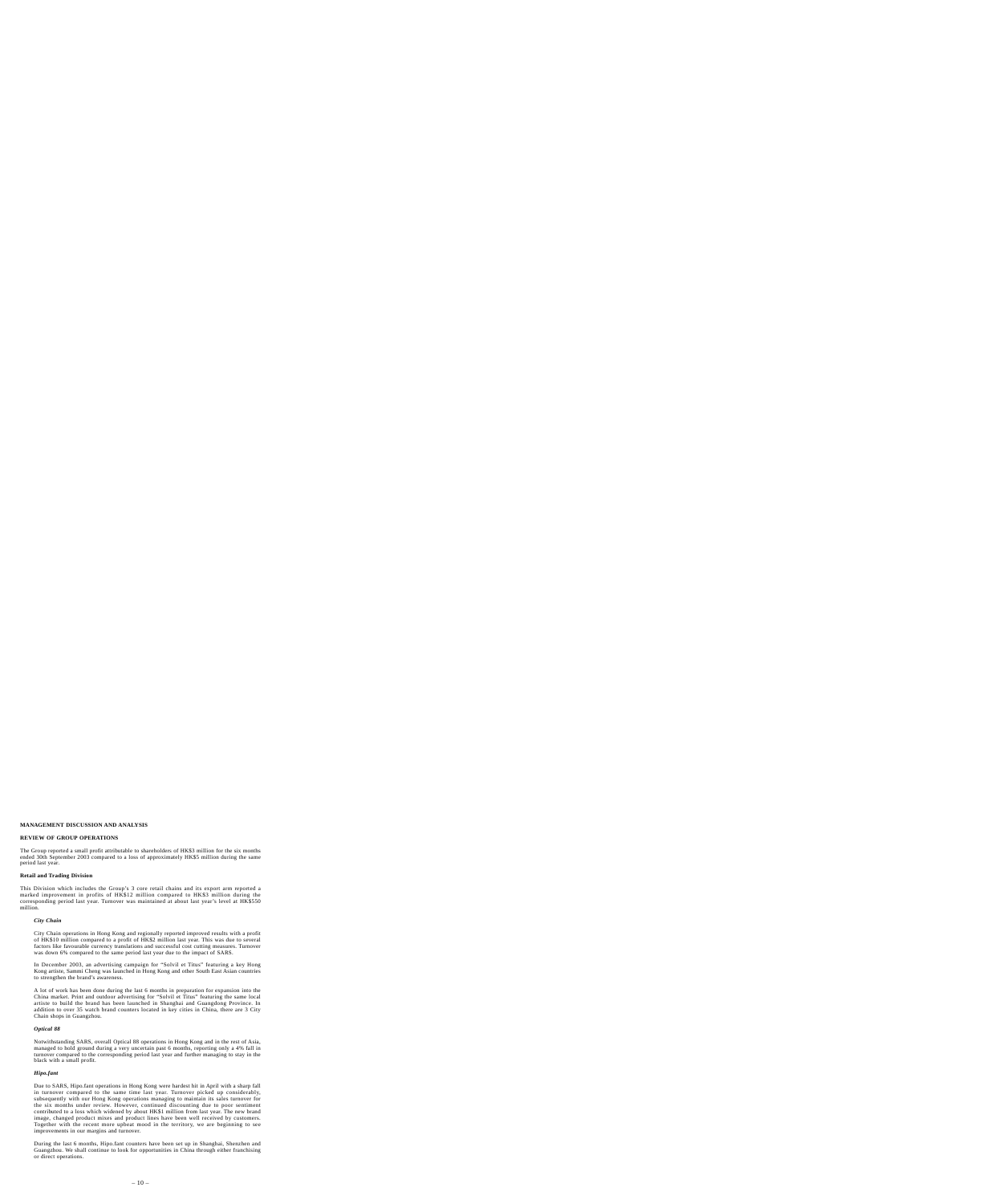## **Retail and Trading Division** *(Continued)*

# *Watch Assembly, Export and Trading*

Turnover was up 10% from the same period last year and profits increased by 22% to HK\$5 million. The weak US dollar and the end to the uncertainty surrounding the Iraqi war boosted turnover and profits.

Our USA operations are undergoing restructuring with the closure of the subsidiary. Future sales to the USA will be handled directly by our Hong Kong export subsidiary.

## **Property Investment**

Stelux House is achieving a letting occupancy of 92%. Leases due for renewal will be renewed at prevailing market rentals.

# **PROSPECTS**

Over the last few months, the feel good factor seems to have returned to Hong Kong. Provided this is sustainable, we expect our Hong Kong operations to report improved performances for the current financial year (2003/2004).

In the coming 6 months, material investments will be made – Operations in China for all 3 retail chains will continue to expand either through the setting up of shops or counters in key department stores. Expansion in Thailand, Malaysia and Singapore will continue. It is expected that funds for such investments will come from internal funds or bank borrowings.

### **FINANCE**

The Group's bank borrowings at balance sheet date were HK\$523 million (at 31st March 2003: HK\$529 million), out of which, HK\$266 million (at 31st March 2003: HK\$264 million) were repayable within 12 months. The Group's gearing ratio at balance sheet date was 0.72 (at 31st March 2003: 0.74), and was calculated based on the Group's bank borrowings and shareholders' funds of HK\$726 million (at 31st March 2003: HK\$715 million).

As at balance sheet date, 3% (at 31st March 2003: 3%) of the Group's bank borrowings were denominated in foreign currencies. The Group's bank borrowings were on a floating rate basis at either bank prime lending rates or short-term inter-bank offer rates.

The Group does not engage in speculative derivative trading.

# **CAPITAL STRUCTURE OF THE GROUP**

There was no change in the capital structure of the Group during the period except that 1,000,000 share options were exercised by an employee on 25th September 2003. Closing price of the Company's shares immediately prior to the exercise date was HK\$0.30. The share certificates were approved and issued on 14th October 2003.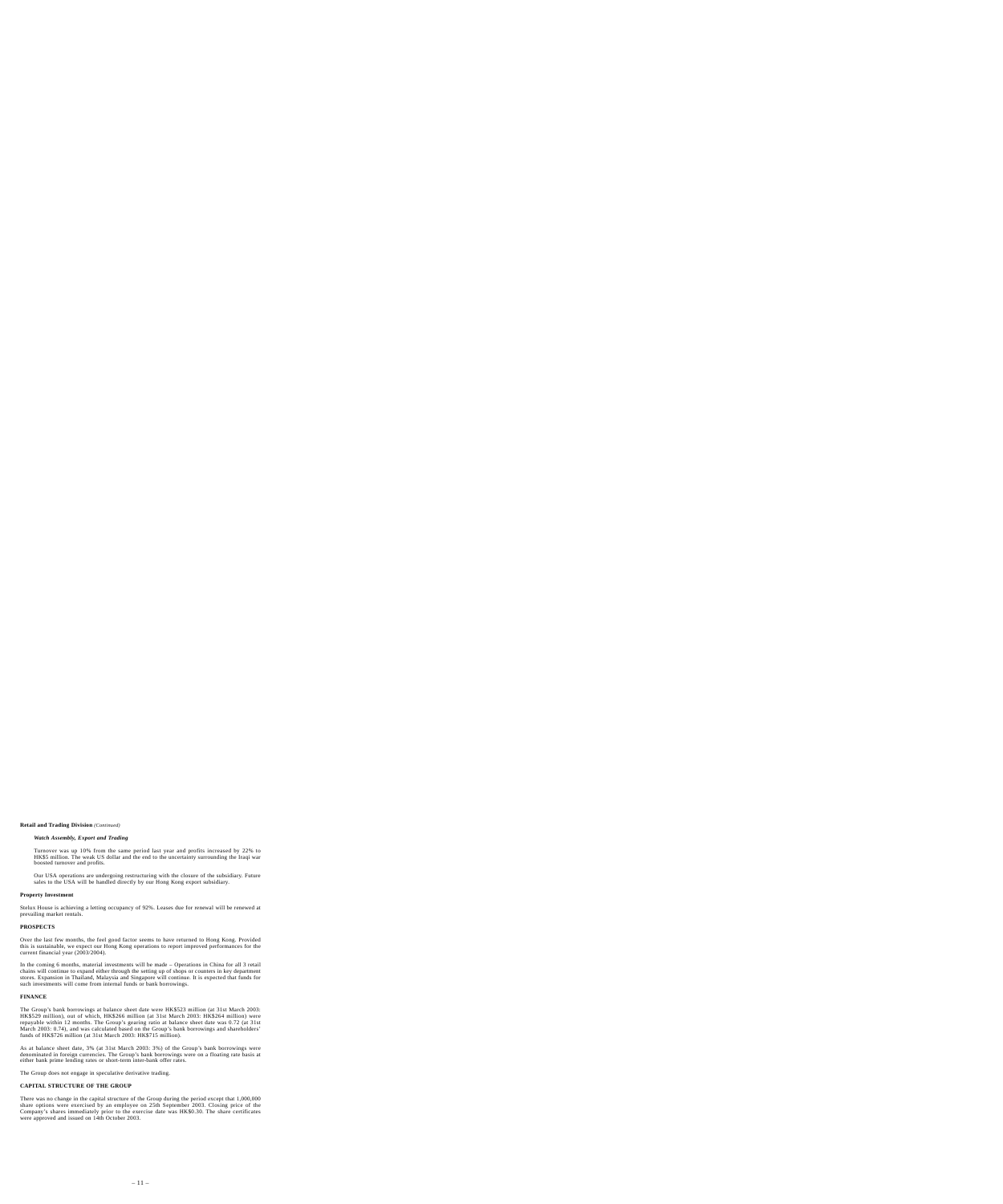# **SHARE OPTION**

#### The details are as follows:

|                         | Number of share options<br>Outstanding as at 1st April 2003 |                     | Outstanding<br>as at<br>30th September<br>2003 |  |
|-------------------------|-------------------------------------------------------------|---------------------|------------------------------------------------|--|
|                         | 1st lot<br>(note 1)                                         | 2nd lot<br>(note 2) | (note 3)                                       |  |
| Director                |                                                             |                     |                                                |  |
| Mr Joseph C. C. Wong    | 3.000.000                                                   | 5.000,000           | 8,000,000                                      |  |
| Mr Chu Kai Wah, Anthony | 1.000.000                                                   | 1.000.000           | 2,000,000                                      |  |
| Mr Lee Shu Chung, Stan  | 1,000,000                                                   | 1.000.000           | 2,000,000                                      |  |
| Mr Wong Yuk Woon        | 1,000,000                                                   | 1,000,000           | 2,000,000                                      |  |
| Employees               | 2,000,000                                                   |                     | 1,000,000                                      |  |

*Notes:*

- 1. These options are granted on 26th October 1998 and exercisable at HK\$0.15 per share during the period from 26th October 1998 to 25th October 2003.
- 2. These options are granted on 17th January 2000 and exercisable at HK\$0.248 per share during the period from 17th January 2000 to 16th January 2005.
- 3. 1,000,000 share options were exercised by an employee on 25th September 2003 at HK\$0.15 per share. Closing price of the Company's shares immediately prior to the exercise date was HK\$0.30. The share certificates were approved and issued on 14th October 2003.

### **CHANGES IN THE COMPOSITION OF THE GROUP DURING THE INTERIM PERIOD**

There were no material acquisitions and disposals of subsidiary companies and there were no material acquisitions of associated companies during the interim period. There was no change in the composition of the Group during the interim period.

# **SEGMENTAL INFORMATION**

An analysis of the Group's segment turnover and segment results by business activities and markets is shown in note 2 to the interim accounts.

### **NUMBER AND REMUNERATION OF EMPLOYEES, REMUNERATION POLICIES, BONUS AND SHARE OPTION SCHEMES AND TRAINING SCHEMES**

The Group's remuneration policies are reviewed on a regular basis and remuneration packages are in line with market practices in the relevant countries where the Group operates. As of 30th September 2003, the Group had 1,915 (at 30th September 2002: 1,773) employees. Details of outstanding share options were disclosed in the above section, "Share Option".

# **DETAILS OF THE CHARGES ON GROUP ASSETS**

At 30th September 2003, certain of the Group's land and buildings amounting to HK\$177,227,000 (at 31st March 2003: HK\$169,155,000), investment properties amounting to HK\$531,500,000 (at 31st March 2003: HK\$531,500,000), bank deposits amounting to HK\$2,023,000 (at 31st March 2003: HK\$2,014,000) and other debtor of HK\$50,000,000 (at 31st March 2003: HK\$50,000,000) were pledged to secure banking facilities granted to the Group.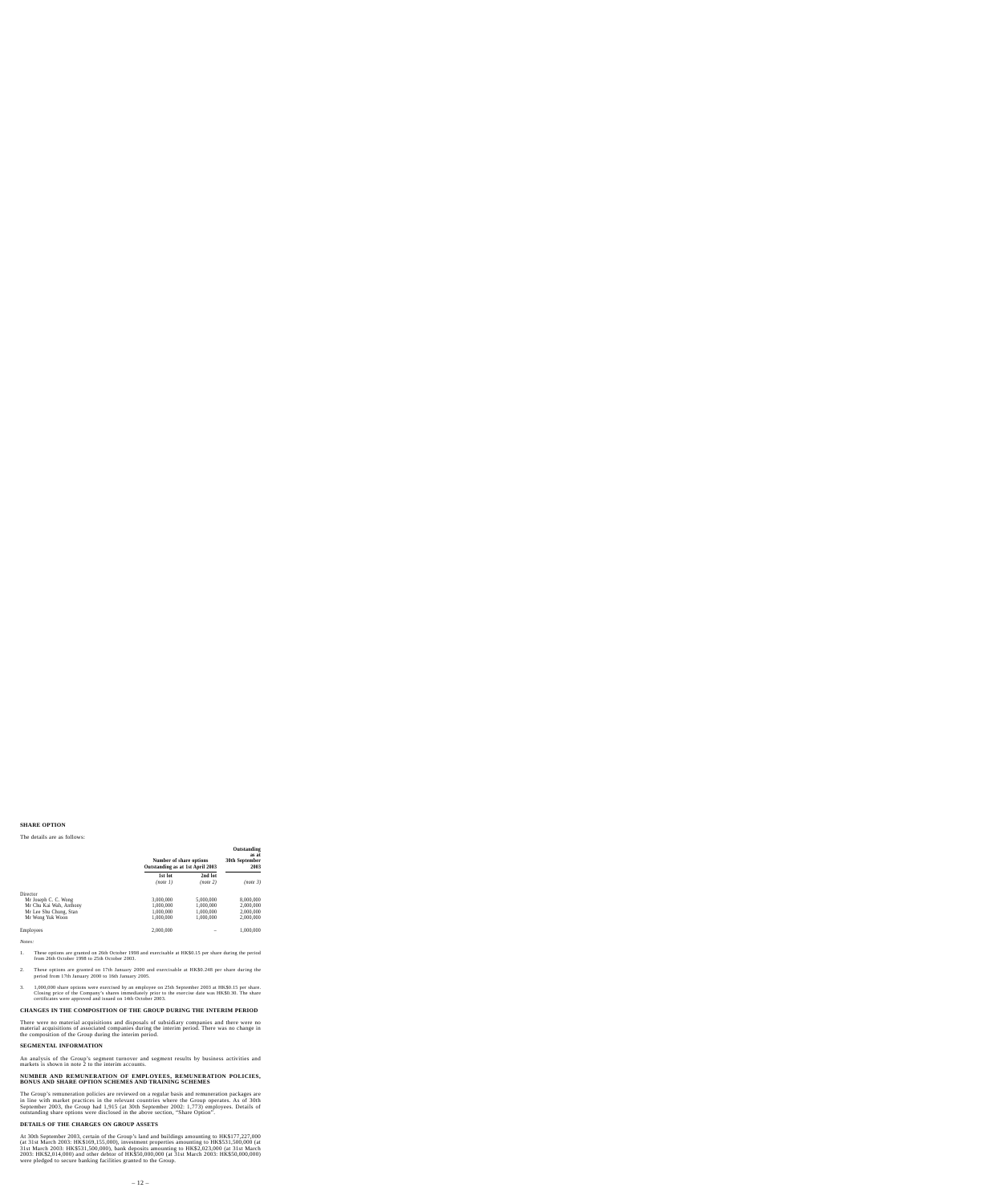# **DIRECTORS' INTERESTS**

As at 30th September 2003, the interests and short positions of the directors, chief executives and their associates in the shares or underlying shares of the Company and its associated corporations (within the meaning of Part XV of the Securities and Futures Ordinance ("SFO") (including interests which they are deemed or taken to have under such provisions of the SFO)) as recorded in the register maintained under Section 352 of the SFO or as otherwise notified to the Company were as follows.

All interests disclosed below represent long position in shares of the Company:

## **(a) The Company – Ordinary shares**

|                      | Number of shares      |                            |                            |              |
|----------------------|-----------------------|----------------------------|----------------------------|--------------|
|                      | Personal<br>interests | Family<br>interests        | Corporate<br>interests     | Total        |
| Mr Wong Chong Po     | 3.600.000             | 552,037,741 <sup>(1)</sup> | 552,037,741 <sup>(1)</sup> | 555,637,741* |
| Mr Joseph C. C. Wong | 5,181,211             | 10.000                     |                            | 5,191,211    |
| Mr Sakorn Kanjanapas | 391,056               |                            |                            | 391.056      |

## **(b) The Company – Number of options to subscribe for ordinary shares of HK\$0.1 each**

|                         | Number of options     |                     |                        |              |
|-------------------------|-----------------------|---------------------|------------------------|--------------|
|                         | Personal<br>interests | Family<br>interests | Corporate<br>interests | <b>Total</b> |
| Mr Joseph C. C. Wong    | 8,000,000             |                     | -                      | 8,000,000    |
| Mr Chu Kai Wah, Anthony | 2,000,000             |                     | -                      | 2,000,000    |
| Mr Lee Shu Chung, Stan  | 2,000,000             |                     | -                      | 2,000,000    |
| Mr Wong Yuk Woon        | 2,000,000             |                     |                        | 2,000,000    |

### **(c) Subsidiary companies**

|      |                                                                   |                       |                     | Number of shares       |              |
|------|-------------------------------------------------------------------|-----------------------|---------------------|------------------------|--------------|
|      |                                                                   | Personal<br>interests | Family<br>interests | Corporate<br>interests | <b>Total</b> |
| (i)  | City Chain (Thailand) Company Limited – Preference shares $(2)$   |                       |                     |                        |              |
|      | Mr Wong Chong Po                                                  | 200                   |                     | 208,800                | 209,000      |
|      | Mr Joseph C. C. Wong                                              | 200                   |                     | 208,800                | 209,000      |
|      | Mr Sakorn Kanjanapas                                              | 200                   |                     | 208,800                | 209,000      |
| (ii) | Stelux Watch (Thailand) Company Limited – Preference shares $(3)$ |                       |                     |                        |              |
|      | Mr Wong Chong Po                                                  | 600                   |                     |                        | 600          |
|      | Mr Joseph C. C. Wong                                              | 600                   |                     |                        | 600          |
|      | Mr Sakorn Kanjanapas                                              | 600                   |                     |                        | 600          |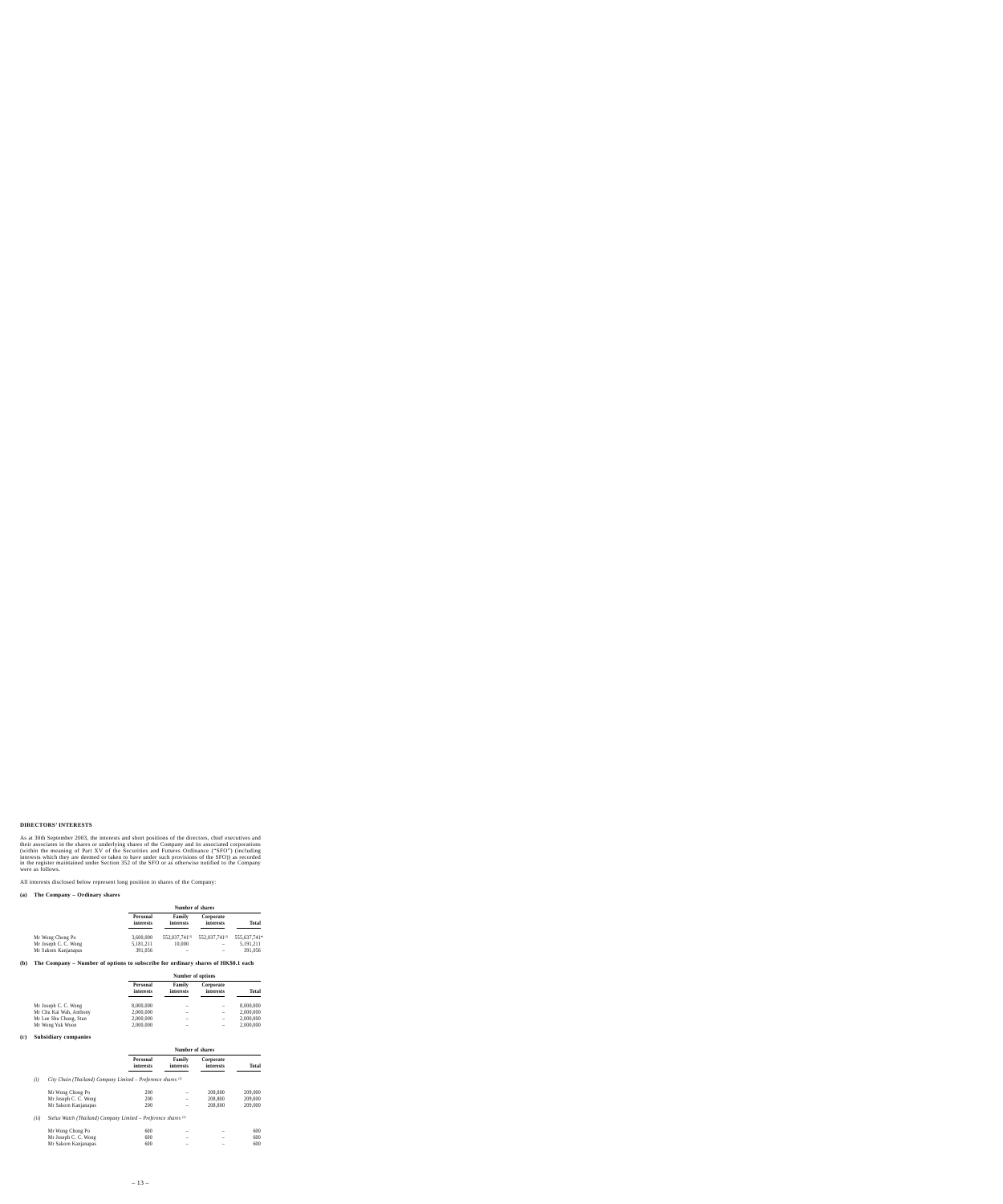# **DIRECTORS' INTERESTS** *(Continued)*

### **(c) Subsidiary companies** *(Continued)*

|       |                                                                 |                       | Number of shares    |                        |         |
|-------|-----------------------------------------------------------------|-----------------------|---------------------|------------------------|---------|
|       |                                                                 | Personal<br>interests | Family<br>interests | Corporate<br>interests | Total   |
| (iii) | Optical 88 (Thailand) Company Limited – Preference shares $(4)$ |                       |                     |                        |         |
|       | Mr Wong Chong Po                                                | 5,000                 |                     | 225,000                | 230,000 |
|       | Mr Joseph C. C. Wong                                            | 5,000                 |                     | 225,000                | 230,000 |
|       | Mr Sakorn Kanjanapas                                            | 5,000                 |                     | 225,000                | 230,000 |

\* Total interests excluding duplication as explained in the respective notes.

By virtue of the SFO and his interests in the ultimate holding company, Yee Hing Company Limited, Active Lights Company Limited and Yee Hing International Limited, Mr Wong Chong Po is deemed to have family and corporate interests in the shares of the Company and its associated corporations at 30th September 2003 as follows:

(1) This includes the duplication of corporate interests of 552,037,741 shares through Yee Hing Company Limited, Active Lights Company Limited and Yee Hing International Limited in which Mr Wong Chong Po is deemed to have both family and corporate interests. Active Lights Company Limited and Yee Hing International Limited are wholly owned subsidiary companies of Yee Hing Company Limited. Mr Wong Chong Po indirectly holds 10% of the issued shares of Yee Hing Company Limited.

By virtue of the SFO and their family and corporate interests in the Company stated above, Mr Wong Chong Po, Mr Joseph C. C. Wong and Mr Sakorn Kanjanapas are deemed to have corporate interests in City Chain (Thailand) Company Limited at 30th September 2003 as follows:

(2) City Chain (Thailand) Company Limited is deemed to be a wholly owned subsidiary company of the Company as all its ordinary shares carrying voting rights are held by a wholly owned subsidiary company of the Company. The interests of these directors in the ordinary shares of City Chain (Thailand) Company Limited are therefore equivalent to their respective personal, family and corporate interests in the Company. The preference shares held by certain directors represent preference shares issued by City Chain (Thailand) Company Limited which do not carry any voting rights and which are not entitled to any profit sharing but are only entitled to annual fixed dividends.

By virtue of the SFO and their family and corporate interests in the Company stated above, Mr Wong Chong Po, Mr Joseph C. C. Wong and Mr Sakorn Kanjanapas are deemed to have corporate interests in Stelux Watch (Thailand) Company Limited at 30th September 2003 as follows:

(3) Stelux Watch (Thailand) Company Limited is deemed to be a wholly owned subsidiary company of the Company as all its ordinary shares carrying voting rights are held by a wholly owned subsidiary company of the Company. The interests of these directors in the ordinary shares of Stelux Watch (Thailand) Company Limited are therefore equivalent to their respective personal, family and corporate interests in the Company. The preference shares held by certain directors represent preference shares issued by Stelux Watch (Thailand) Company Limited which do not carry any voting rights and which are not entitled to any profit sharing but are only entitled to annual fixed dividends.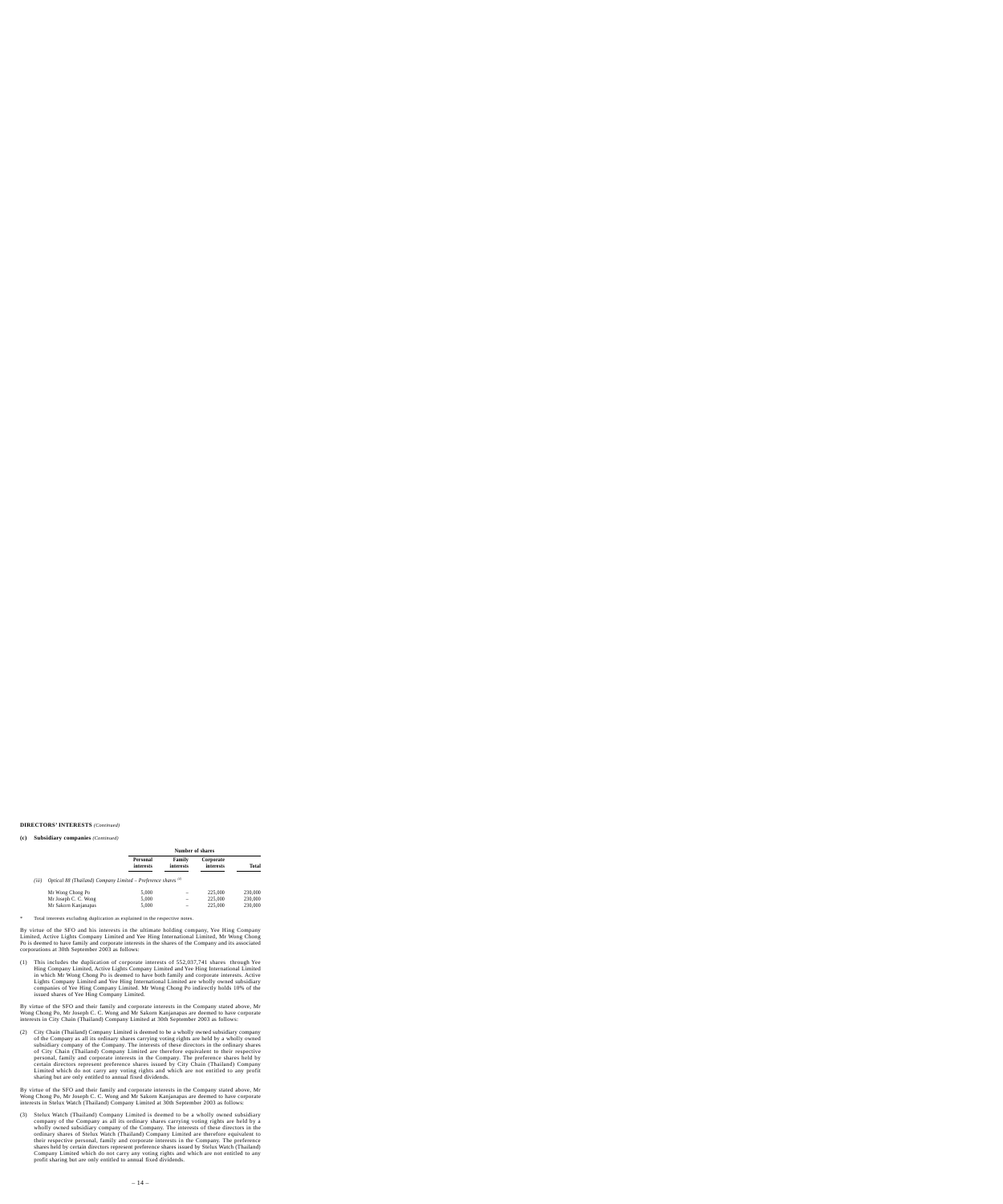# **DIRECTORS' INTERESTS** *(Continued)*

By virtue of the SFO and their family and corporate interests in the Company stated above, Mr Wong Chong Po, Mr Joseph C. C. Wong and Mr Sakorn Kanjanapas are deemed to have corporate interests in Optical 88 (Thailand) Company Limited at 30th September 2003 as follows:

(4) Optical 88 (Thailand) Company Limited is deemed to be a wholly owned subsidiary company of the Company as all its ordinary shares carrying voting rights are held by a wholly owned subsidiary company of the Company. The interests of these directors in the ordinary shares of Optical 88 (Thailand) Company Limited are therefore equivalent to their respective personal, family and corporate interests in the Company. The preference shares held by certain directors represent preference shares issued by Optical 88 (Thailand) Company Limited which do not carry any voting rights and which are not entitled to any profit sharing but are only entitled to annual fixed dividends.

Save as disclosed above, no directors, chief executives or their associates had any interest or short position in the shares or underlying shares of the Company or any of its associated corporations (within the meaning of Part XV of the SFO) as recorded in the register required to be kept under Section 352 of the SFO or as otherwise notified to the Company and the Stock Exchange of Hong Kong Limited ("Stock Exchange") pursuant to the Model Code for Securities Transaction by Directors of Listed Companies.

# **SUBSTANTIAL SHAREHOLDERS**

As at 30th September 2003, the following persons (other than directors of the Company as disclosed above) had interests in the shares of the Company as recorded in the register required to be kept under Section 336 of the SFO:

| <b>Name</b>                   | Number of<br>shares | Percentage of<br>shareholding | Note |
|-------------------------------|---------------------|-------------------------------|------|
| Yee Hing Company Limited      | 415.031.771         | 44.32%                        | (a)  |
| Active Lights Company Limited | 135,653,636         | 14.49%                        | (b)  |
| <b>HKSCC Nominees Limited</b> | 123,713,393         | 13.21%                        | (c)  |
| Thong Sia Company Limited     | 91.032.218          | 9.72%                         | (d)  |

*Notes:*

- (a) These shares are held by Yee Hing Company Limited as beneficial owner and duplicate part of the corporate interests held by Mr Wong Chong Po in the Company.
- (b) These shares are held by Active Lights Company Limited as beneficial owner and duplicate part of the corporate interests held by Mr Wong Chong Po in the Company.
- (c) These shares are held by HKSCC Nominees Limited as investment manager.
- (d) These shares are held by Thong Sia Company Limited as beneficial owner. The estate of Mr Wong Chue Meng (deceased on 15th June 2003 and former Chairman of the Company), holds 38% of the issued shares of Thong Sia Company Limited.

All interests disclosed above represent long position in shares of the Company.

Save as disclosed in Directors' Interests above, so far as the directors are aware, there are no other parties which were, directly or indirectly, interested in 5 per cent or more of the nominal value of the share capital of the Company as at 30th September 2003 as recorded in the register required to be kept by the Company under Section 336 of the SFO.